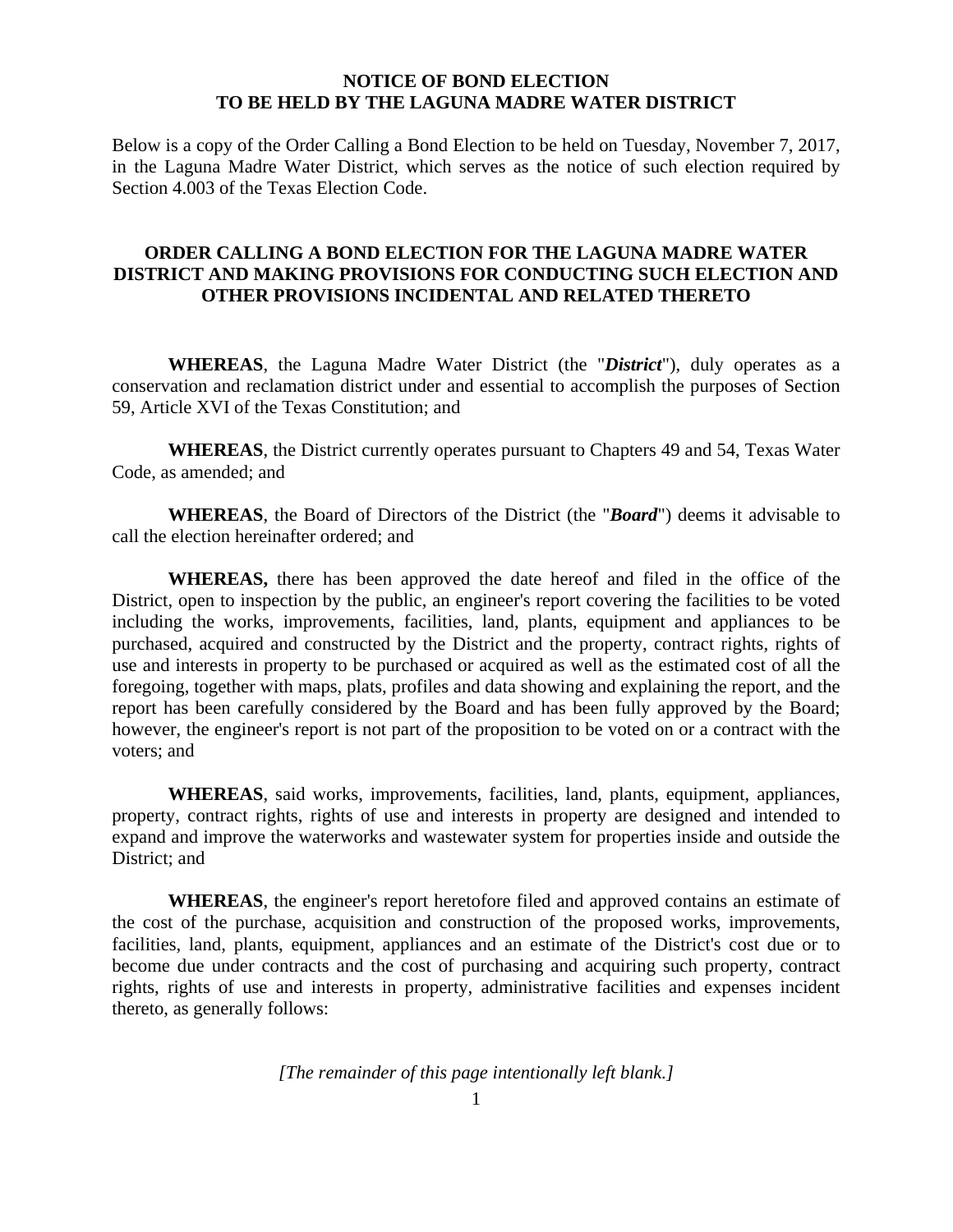|                                                                        | <b>Total</b>     |
|------------------------------------------------------------------------|------------------|
| <b>Proposition A Construction Costs</b>                                | <b>Estimated</b> |
|                                                                        | <b>Costs</b>     |
| Water Plant 2 – New Sludge Drying Basins & Backwash Waste Pump Station | \$1,535,150      |
| Port Isabel Wastewater Treatment Plant (WWTP) Sludge Holding Tank      | \$1,642,000      |
| <b>Lift Station Rehabilitation</b>                                     | \$4,904,750      |
| Isla Blanca WWTP Aeration Basin Hydraulic Improvements                 | \$986,700        |
| Andy Bowie Wastewater Treatment Plant New Headworks for Grit Removal   | \$2,006,750      |
| Andy Bowie Wastewater Treatment Plant Energy Efficiency Improvements   | \$2,178,100      |
| Isla Blanca Wastewater Treatment Plant Grit Removal and Headworks      | \$2,526,550      |
| <b>TOTAL PROPOSITION A CONSTRUCTION COSTS</b>                          | \$15,780,000     |
| <b>Non-Construction Costs</b>                                          |                  |
| Legal:                                                                 |                  |
| <b>Bond Counsel</b>                                                    | \$83,900         |
| <b>Attorney General</b>                                                | \$9,500          |
| Verification Agent:                                                    |                  |
| Paying Agent Registrar (Prepaid Fees)                                  | \$500            |
| <b>Rating Agencies:</b>                                                |                  |
| <b>MAC</b> Fee                                                         | \$1,978          |
| Travel                                                                 | \$3,500          |
| Texas Commission on Environmental Quality Bond Issuance Fee [0.25%]    | \$39,450         |
| Postage and Federal Express                                            | \$2,500          |
| Miscellaneous                                                          | \$10,902         |
| <b>Financial Advisory Fee</b>                                          | \$155,610        |
| Texas Water Development Board Origination Fee [2.2%]                   | \$347,160        |
| TOTAL PROPOSITION A NON-CONSTRUCTION COSTS                             | \$655,000        |
| <b>TOTAL PROPOSITION A BOND ISSUE REQUIREMENTS</b>                     | \$16,435,000     |

 **WHEREAS**, the Board finds that the above estimate of \$16,435,000 is reasonable and proper and hereby approves the same and all items thereof but reserves the right to authorize amendments to the engineer's report and to reallocate costs and make such other changes as necessary to meet the changing requirements of the District's system; and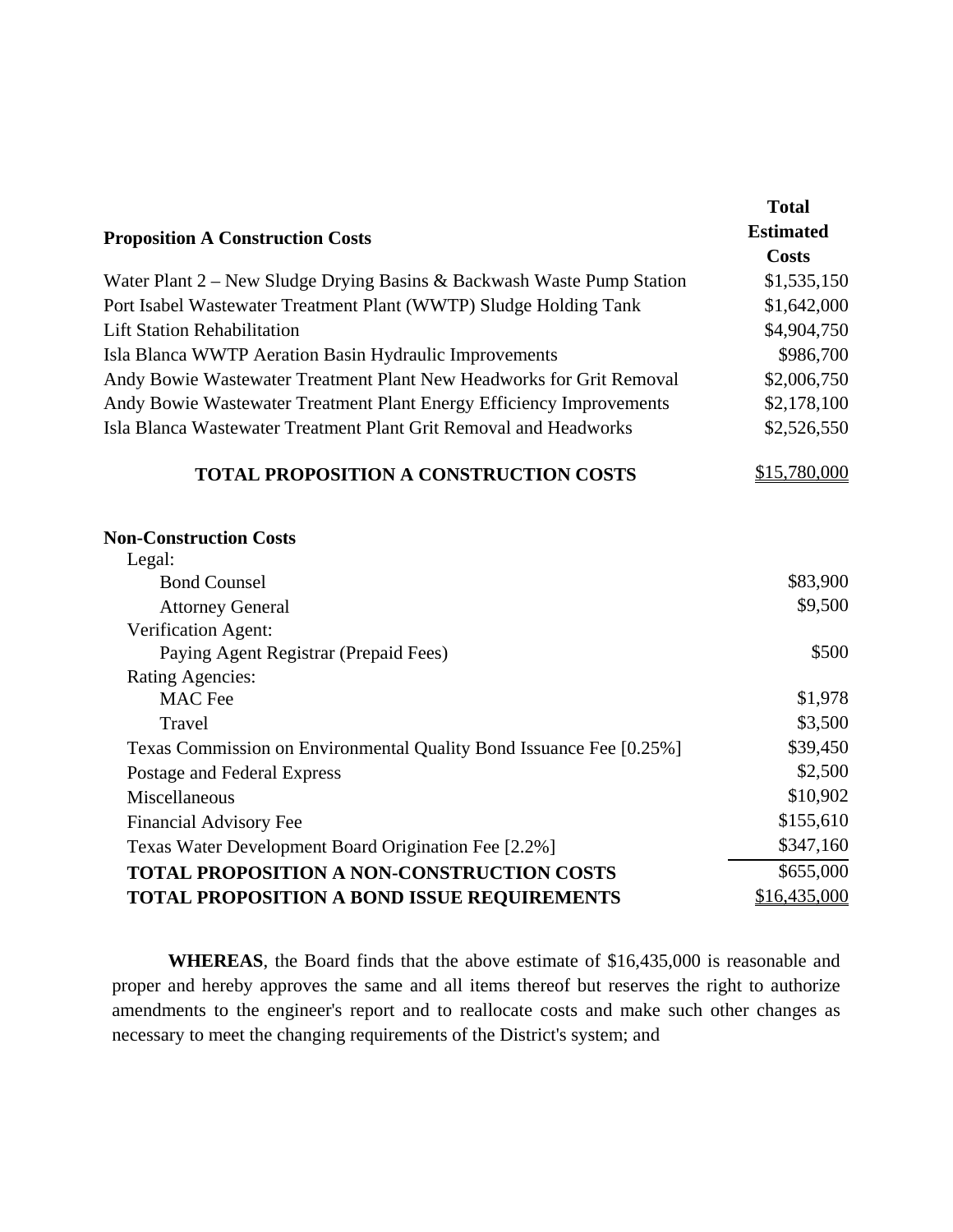**WHEREAS**, Section 54.505, Texas Water Code, provides that bonds payable wholly or partially from ad valorem taxes shall not be issued until authorized by a majority vote of the resident electors of the District voting in an election called and held for that purpose; and

*WHEREAS,* the District desires to conduct the election hereinafter ordered as a joint election in conjunction with the elections to be held on the same date by Cameron County and other political subdivisions within Cameron County; and

*WHEREAS*, pursuant to Chapter 271, Texas Election Code, the District shall enter into a joint election agreement with Cameron County (the "*Joint Election Agreement*") to hold such elections jointly in the election precincts that can be served by common polling places (subject to Section 271.003, Texas Election Code, which permits the regular Cameron County polling places to be used for a common polling place in a joint election and further permits the use of a common polling place that is located outside the boundary of the election precinct of the District if the location can adequately and conveniently serve the affected voters and will facilitate the orderly conduct of the election); and

**WHEREAS**, the Board wishes to proceed with the ordering of said election;

# **BE IT ORDERED BY THE BOARD OF DIRECTORS OF THE LAGUNA MADRE WATER DISTRICT THAT:**

Section 1. The matters and facts set out in the preamble of this order are hereby found and declared to be true and complete.

 Section 2. The engineering report estimates of costs hereinabove mentioned is hereby approved; provided, however, the District reserves the right to authorize amendments to the engineer's report and to reallocate costs and make such other changes as necessary to meet the changing requirements of the District.

Section 3. An election is hereby ordered and shall be held within the District on *November 7, 2017*, between the hours of 7:00 a.m. and 7:00 p.m..

 For the purpose of holding said election the District is divided into two election precincts, each of which is composed of the territory included in certain Cameron County election precincts as shown below. The Cameron County election precincts included in each election precinct of the District and the polling place for each election precinct of the District shall be as follows: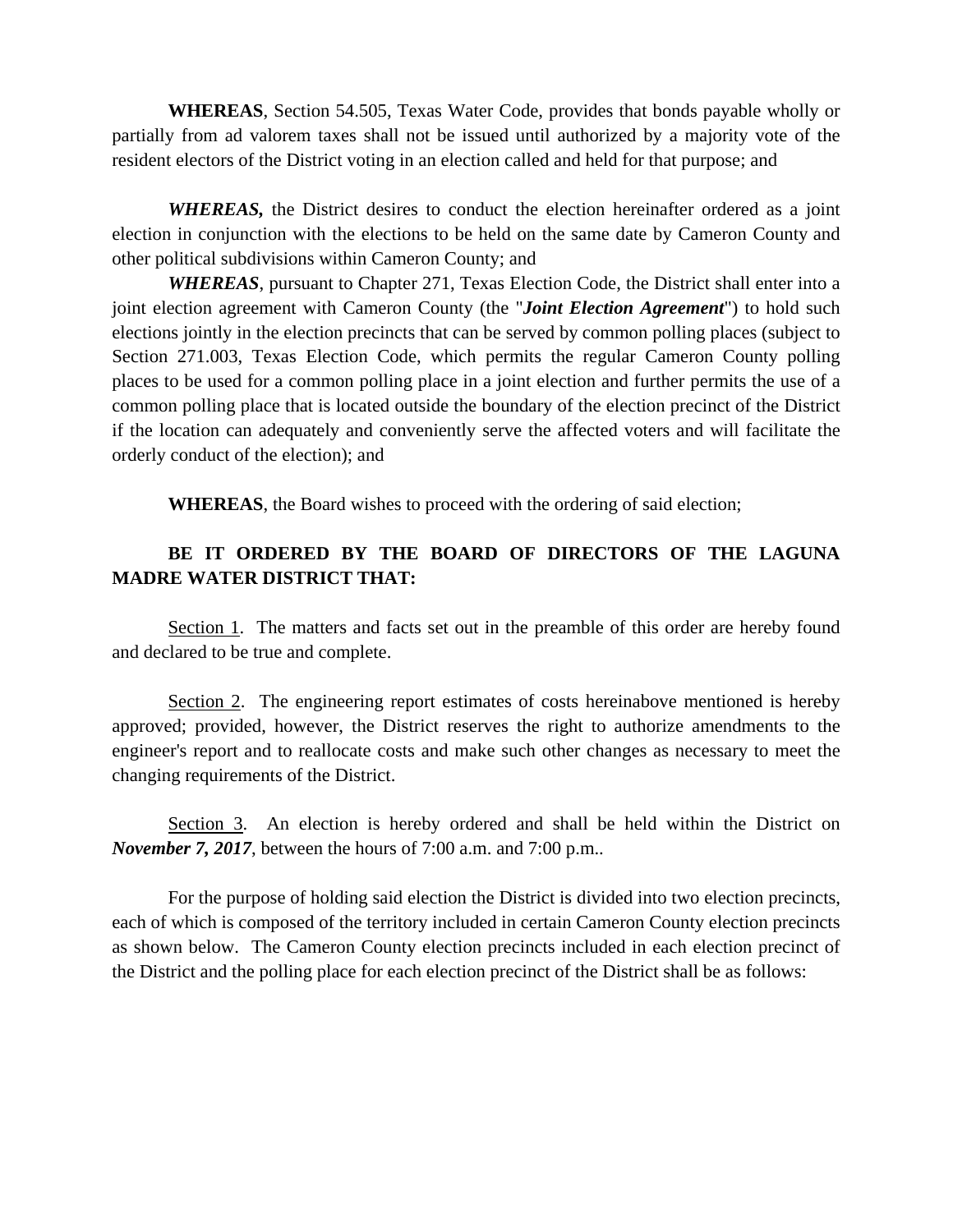| <b>PRECINCTS</b>    | <b>LOCATION</b>                        | <b>ADDRESS</b>   | <b>CITY</b>               |
|---------------------|----------------------------------------|------------------|---------------------------|
| Parts 1, 59, 67, 83 | <b>Port Isabel City Hall</b>           | 305 E. Maxan St. | <b>Port Isabel</b>        |
| Part 52             | <b>South Padre Island City</b><br>Hall | 4601 Padre Blvd. | <b>South Padre Island</b> |

The Presiding Judge, Alternate Presiding Judge and election clerks for each of the election precincts and the polling places shall be appointed by Cameron County pursuant to the Joint Election Agreement.

 Section 4. The following proposition shall be submitted to the resident electors of the District:

## **LAGUNA MADRE WATER DISTRICT PROPOSITION A**

SHALL THE BOARD OF DIRECTORS OF THE LAGUNA MADRE WATER DISTRICT BE AUTHORIZED TO ISSUE THE BONDS OF SAID DISTRICT IN ONE OR MORE ISSUES OR SERIES IN THE AGGREGATE PRINCIPAL AMOUNT OF \$16,435,000 MATURING SERIALLY OR OTHERWISE IN SUCH INSTALLMENTS AS ARE FIXED BY SAID BOARD OVER A PERIOD OR PERIODS NOT EXCEEDING TWENTY (20) YEARS FROM THEIR DATE OR DATES, BEARING INTEREST AT ANY RATE OR RATES AND TO SELL SAID BONDS AT ANY PRICE OR PRICES, PROVIDED THAT THE NET EFFECTIVE INTEREST RATE ON ANY ISSUE OR SERIES OF SAID BONDS SHALL NOT EXCEED THE MAXIMUM LEGAL LIMIT IN EFFECT AT THE TIME OF ISSUANCE OF EACH ISSUE OR SERIES OF BONDS, ALL AS MAY BE DETERMINED BY THE BOARD OF DIRECTORS OF SAID DISTRICT, FOR THE PURPOSE OR PURPOSES OF PURCHASING, CONSTRUCTING, ACQUIRING, OWNING, OPERATING, REPAIRING, IMPROVING, EXTENDING, OR PAYING FOR INSIDE AND OUTSIDE THE DISTRICT'S BOUNDARIES, ANY DISTRICT WORKS, IMPROVEMENTS, FACILITIES, PLANTS, EQUIPMENT, APPLIANCES AND ALL COSTS NEEDED TO ACCOMPLISH THE PURPOSES OF THE DISTRICT AUTHORIZED BY ARTICLE 16, SECTION 59 OF THE TEXAS CONSTITUTION, THE TEXAS WATER CODE OR ANY OTHER LAW, TO PROVIDE THE WORKS, IMPROVEMENTS, FACILITIES, PLANTS,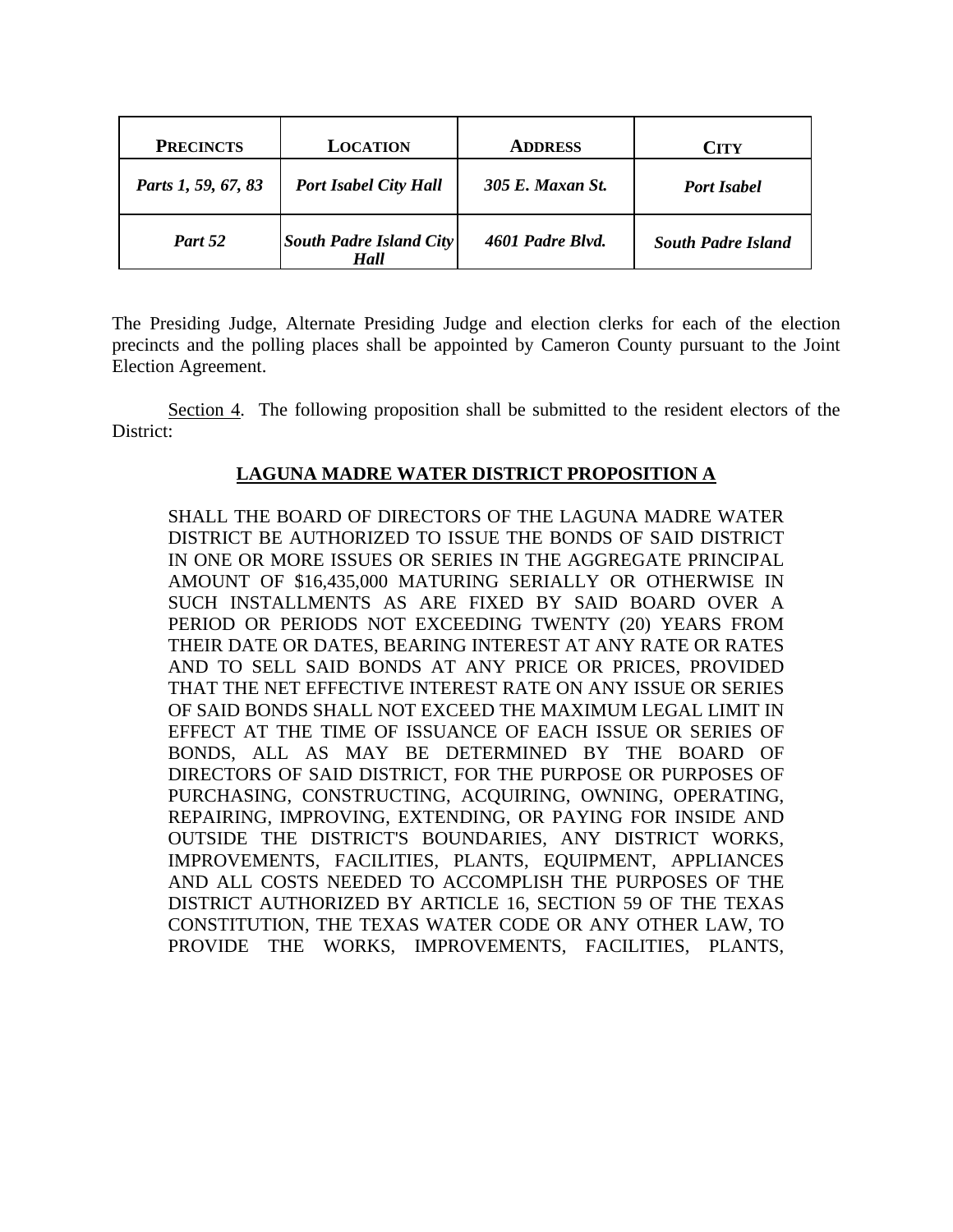EQUIPMENT AND APPLIANCES TO EXPAND AND IMPROVE THE DISTRICT'S WATERWORKS SYSTEM AND SANITARY SEWER SYSTEM, INCLUDING, BUT NOT LIMITED TO, ALL ADDITIONS TO SUCH SYSTEMS AND ALL WORKS, IMPROVEMENTS, FACILITIES, PLANTS, EQUIPMENT, APPLIANCES, INTERESTS IN PROPERTY, AND CONTRACT RIGHTS NEEDED THEREFOR, ADMINISTRATION, INTEREST AND OPERATING COSTS DURING CONSTRUCTION, FUNDING A CONTINGENCY FUND, AND ADMINISTRATIVE FACILITIES NEEDED IN CONNECTION THEREWITH, AND TO REFUND ANY BONDS OR OTHER EVIDENCES OF INDEBTEDNESS ISSUED BY THE DISTRICT FOR ANY OF THE FOREGOING PURPOSES OR REFUNDING PURPOSES IN ANY AMOUNT NOT TO EXCEED ONE AND ONE-HALF TIMES THE AMOUNT OF BONDS OR OTHER EVIDENCES OF INDEBTEDNESS ISSUED BY THE DISTRICT AND TO PROVIDE FOR THE PAYMENT OF PRINCIPAL OF AND INTEREST ON SUCH BONDS BY THE LEVY AND COLLECTION OF A SUFFICIENT TAX UPON ALL TAXABLE PROPERTY WITHIN SAID DISTRICT, ALL AS NOW OR HEREAFTER AUTHORIZED BY THE CONSTITUTION AND LAWS OF THE STATE OF TEXAS?

 Section 5. Voting in the election for the proposition shall be by the use of electronic or paper ballots which shall show the proposition in both English and Spanish and which shall conform to the requirements of federal law, including the Help America Vote Act, and the Texas Election Code, as amended. The order for items on the ballot shall be in accordance with the Texas Election Code. The ballots used in the election shall contain the following:

#### **LAGUNA MADRE WATER DISTRICT PROPOSITION A**

- ( ) FOR THE ISSUANCE OF \$16,435,000 BONDS AND THE LEVY OF TAXES IN PAYMENT OF THE BONDS.
- ( ) AGAINST

Each voter shall vote on the proposition by placing an "X" in the square beside the statement indicating the way he or she wishes to vote.

 Section 6. Oral assistance in Spanish shall be made available to all persons requiring such assistance. Any person requiring oral assistance in Spanish should contact the presiding judge or the early voting clerk.

Section 7. Any qualified voter for this election may vote early by personal appearance at the early voting polling locations, dates, and times set forth in the attached **Exhibit A.**

Persons voting by mail may send their request and voted ballots to the Cameron County Elections Department, P.O. Box 3587, Brownsville, Texas 78522.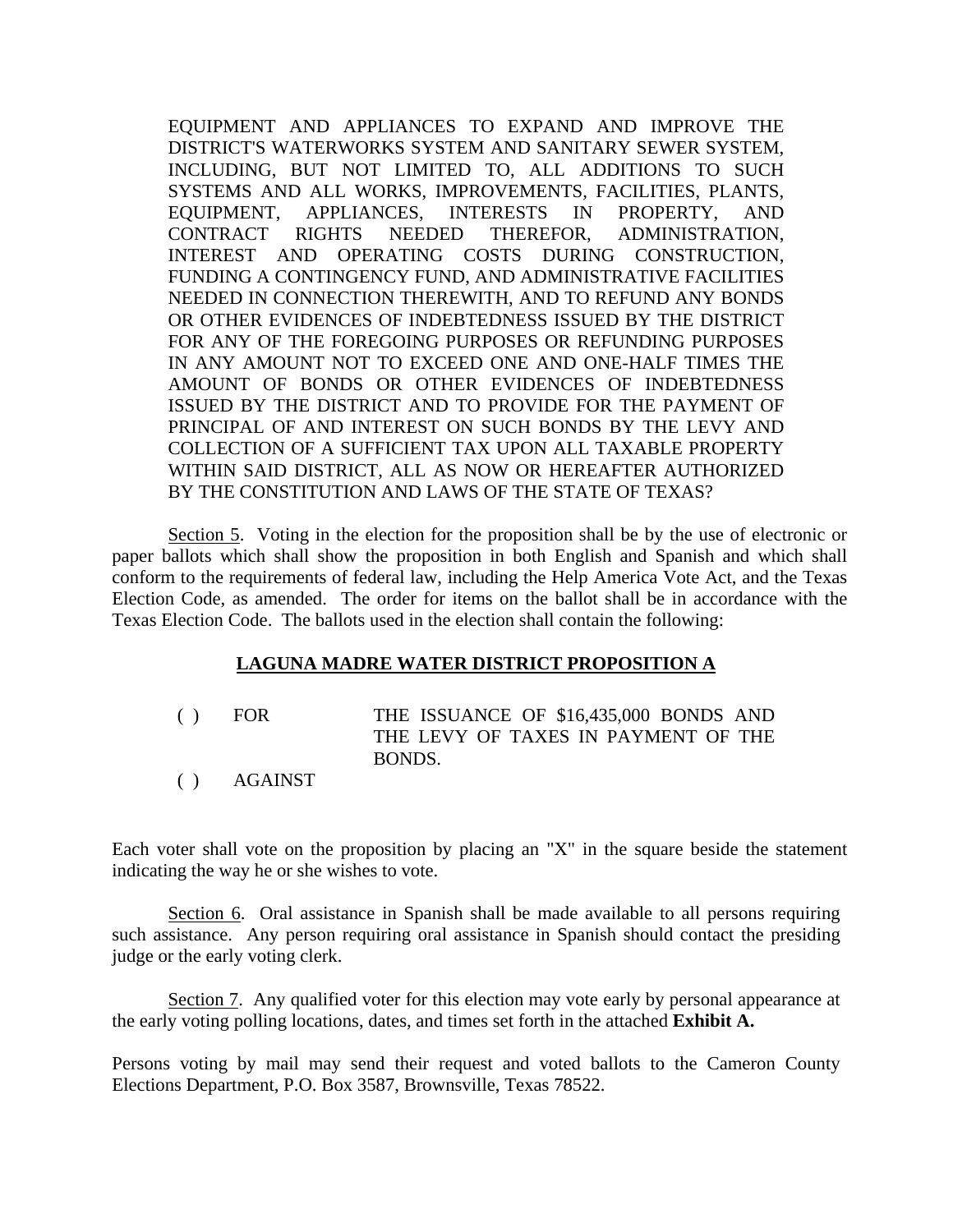The Early Voting Clerk shall be appointed by the Elections Administrator and pursuant to the Joint Election Agreement. An Early Voting Ballot Board will be created by Cameron County pursuant to the Joint Election Agreement to process early voting results.

 Section 9. The election shall be held and conducted and returns shall be made to the Board in accordance with state and federal law, including the Federal Help America Vote Act and the Texas Election Code as modified by Chapters 49 and 54, Texas Water Code. The General Manager or the Director of Finance are each hereby authorized and instructed to enter into the Joint Election Agreement with Cameron County for the purposes of carrying out the purposes of this section.

 Section 10. General Statements. In accordance with the provisions of Section 3.009(b), Texas Election Code, it is hereby found and determined that:

 (a) The proposition language that will appear on the ballot is set forth in Section 5 hereof.

 (b) The purpose for which the bonds are to be authorized is set forth in Section 4 hereof.

 (c) The principal amount of the debt obligations to be authorized is set forth in Sections 4 and 5 hereof.

 (d) As set forth in Sections 4 and 5 hereof, if the bonds are approved by the voters, the Board will be authorized to levy annual ad valorem taxes, on all taxable property in the District, sufficient, without limit as to rate or amount, to pay the principal of and interest on the bonds and the cost of any credit agreements executed in connection with the bonds.

 (e) Based upon the bond market conditions at the date of adoption of this Order, the maximum interest rate for any series of the bonds is estimated to be 5% as calculated in accordance with applicable law. Such estimate takes into account a number of factors, including the issuance schedule, maturity schedule and the expected bond ratings of the proposed bonds. Such estimated maximum interest rate is provided as a matter of information, but is not a limitation on the interest rate at which the bonds, or any series thereof, may be sold.

 (f) As set forth in Section 4 hereof, if the bonds are approved, they may be issued in one or more series, to mature serially, over a period not to exceed 20 years.

 (g) The aggregate amount of the outstanding principal of the District's debt obligations, through respective maturity, (all of which are secured by an unlimited tax levied for debt service purposes) as of the beginning of the District's 2016-17 fiscal year is \$16,835,000.00.

 (h) The aggregate amount of the outstanding interest of the District's debt obligations (all of which are secured by an unlimited tax levied for debt service purposes) as of the beginning of the District's 2016-17 fiscal year is \$5,563,502.88.

 (i) The ad valorem debt service tax rate for the District for the 2016-17 fiscal year is \$0.045 per \$100 of taxable assessed valuation.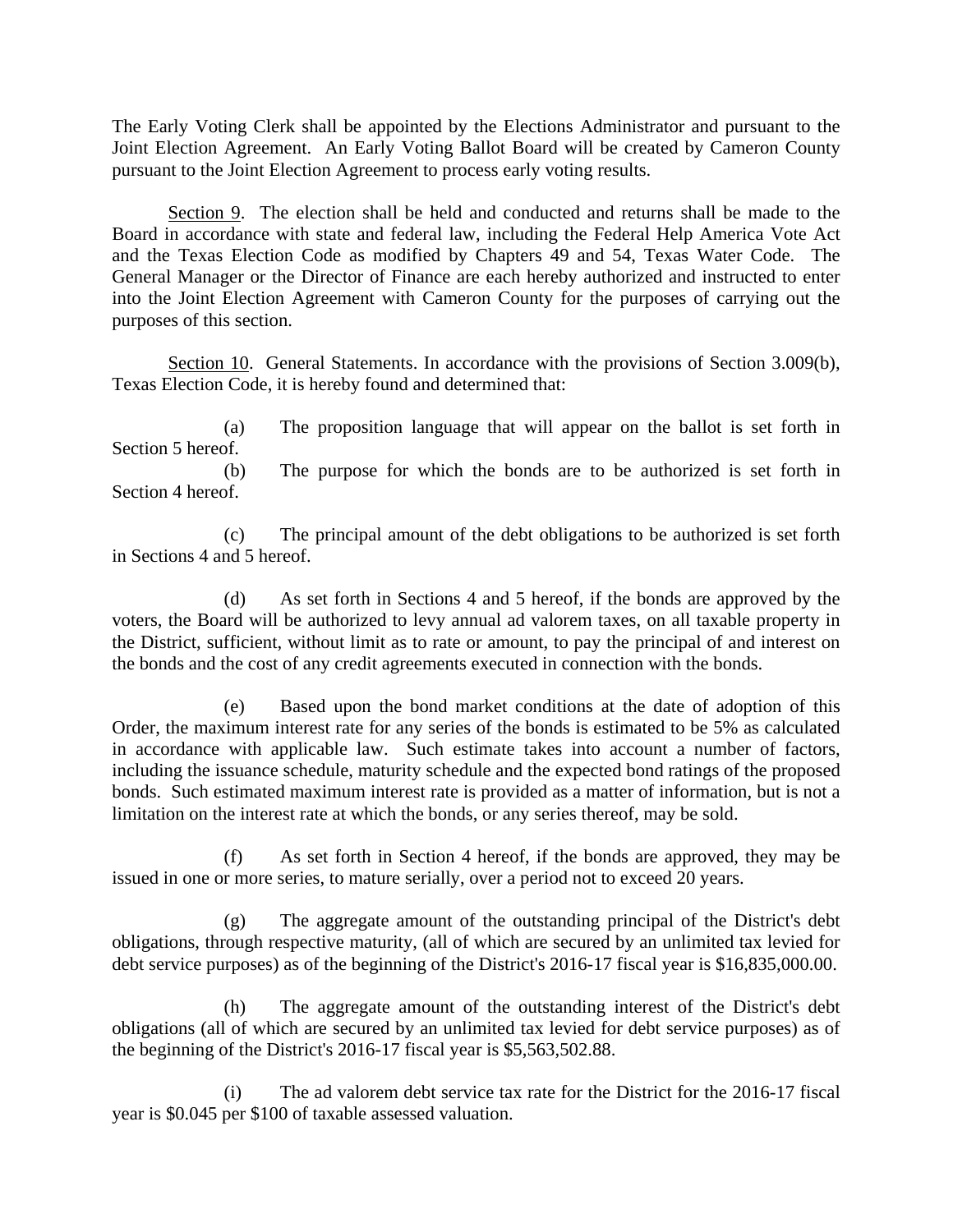Section 11. All qualified resident electors of the District shall be entitled to vote in the elections.

Section 12. The District shall cause a copy of this Order (in English and Spanish) to be posted and published as notice of the election ("Notice") required by Sections  $4.003(a)(1)(A)$ , (b) and (f), Texas Election Code. The General Manager and the Director of Finance are authorized to correct, complete and revise the Notice to conform to changes required by the Joint Election Agreement or that occur subsequent to the passage of this Order.

Section 13. Immediately after the election, the officers holding same shall make and deliver returns of the results thereof to the Secretary of the Board, who shall safely keep them and deliver same to the Board, at which the Board shall canvass the returns and declare the results of the election pursuant to 49.101 of the Texas Water Code and Section 67.003, Texas Election Code, as amended.

 Section 14. The Chairman and Secretary are authorized and directed to take any action necessary to carry out the provisions of this Order.

 Section 15. It is hereby found that the meeting at which this Order has been considered and adopted is open to the public, as required by law, and that written notice of the time, place, and subject matter of said meeting, and to the proposed adoption of this Order, was given as required by 49.063, Texas Water Code, as amended. The Board further ratifies and confirms said written notice and the contents and posting thereof.

*[The remainder of this page intentionally left blank.]*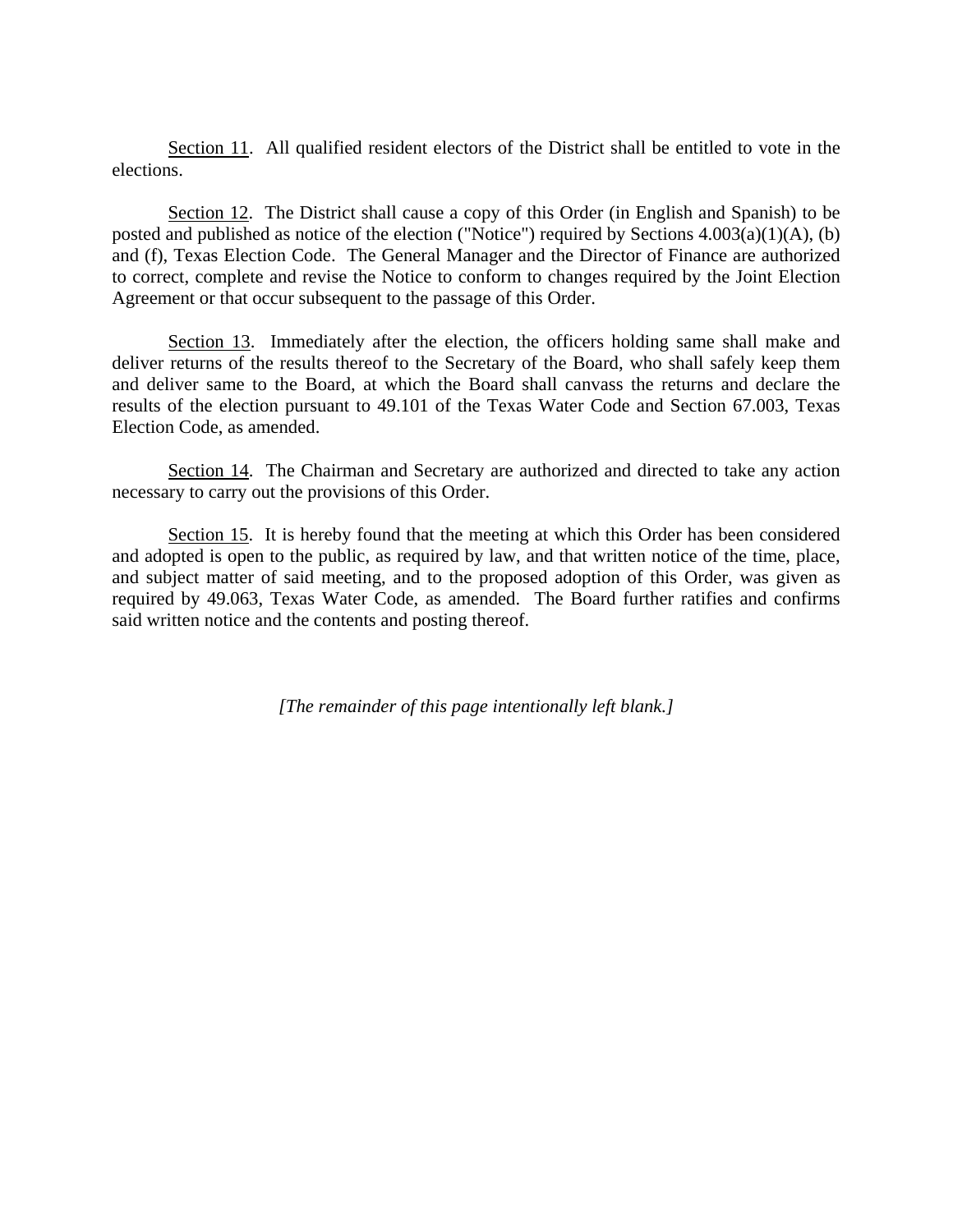PASSED AND APPROVED this 21<sup>st</sup> day of August, 2017.

# **LAGUNA MADRE WATER DISTRICT**

 $\text{By:} \_\_$ 

Chairman, Board of Directors

ATTEST:

By: \_\_\_\_\_\_\_\_\_\_\_\_\_\_\_\_\_\_\_\_\_\_\_\_\_\_\_

Secretary, Board of Directors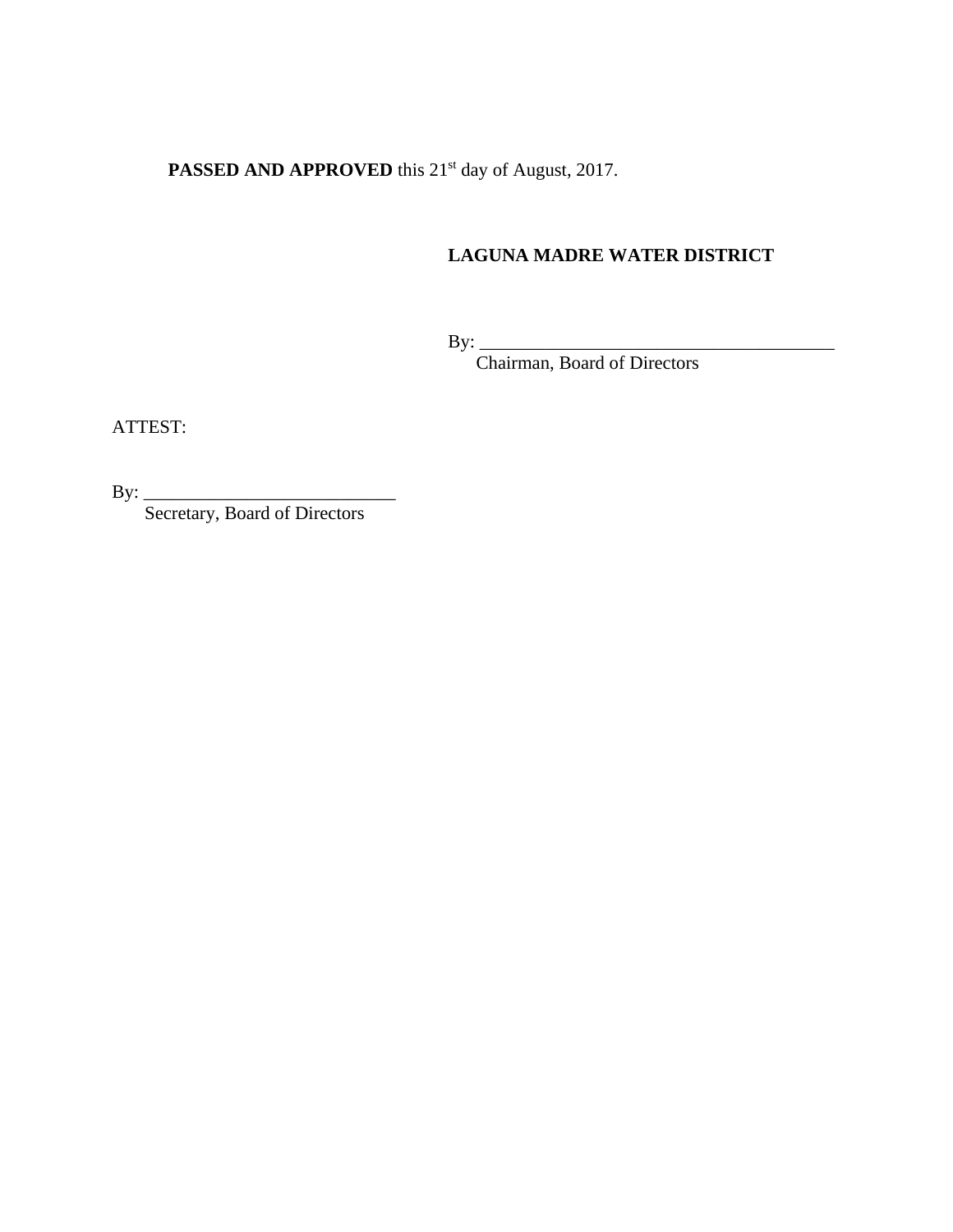# EXHIBIT A

| <b>LOCATION</b>                      | <b>ADDRESS</b>                                          | <b>DATES</b>                                              | <b>TIMES</b>                                    |
|--------------------------------------|---------------------------------------------------------|-----------------------------------------------------------|-------------------------------------------------|
|                                      |                                                         |                                                           |                                                 |
| Main Office                          | <b>Cameron County</b>                                   | Monday, Oct. 23 thru Friday, Oct. 27                      | 9:00 a.m. to 6:00 p.m.                          |
| (Former Elections                    | Courthouse<br>954 E. Harrison St.                       | Saturday, Oct. 28                                         |                                                 |
| Dept.)                               | Brownsville, TX                                         | Monday, Oct. 30 thru Wednesday, Nov. 1                    | 10:00 a.m. to 2:00 pm<br>9:00 a.m. to 6:00 p.m. |
|                                      |                                                         | Thursday, Nov. 2 and Friday, Nov. 3                       | 8:00 a.m. to 8:00 p.m.                          |
|                                      |                                                         |                                                           |                                                 |
|                                      |                                                         |                                                           |                                                 |
| <b>Brownsville Public</b><br>Library | Main Branch<br>2600 Central Blyd.<br>Brownsville, Texas | Monday, Oct. 23 thru Friday, Oct. 27                      | 9:00 a.m. to 6:00 p.m.                          |
|                                      |                                                         | Saturday, Oct. 28                                         | 10:00 a.m. to 2:00 pm                           |
|                                      |                                                         | Monday, Oct. 30 thru Wednesday, Nov. 1                    | 9:00 a.m. to 6:00 p.m.                          |
|                                      |                                                         | Thursday, Nov. 2 and Friday, Nov. 3                       | 8:00 a.m. to 8:00 p.m.                          |
|                                      |                                                         |                                                           |                                                 |
|                                      |                                                         |                                                           |                                                 |
| <b>Cameron County</b>                |                                                         | Monday, Oct. 23 thru Friday, Oct. 27                      | 9:00 a.m. to 6:00 p.m.                          |
| Harlingen                            | 3302 Wilson Rd.                                         | Saturday, Oct. 28                                         | 10:00 a.m. to 2:00 pm                           |
| Annex Bldg.                          | Harlingen, Texas                                        | Monday, Oct. 30 thru Wednesday, Nov. 1                    | 9:00 a.m. to 6:00 p.m.                          |
|                                      |                                                         | Thursday, Nov. 2 and Friday, Nov. 3                       | 8:00 a.m. to 8:00 p.m.                          |
|                                      |                                                         |                                                           |                                                 |
|                                      |                                                         |                                                           |                                                 |
| San Benito                           |                                                         | Monday, Oct. 23 thru Friday, Oct. 27<br>Saturday, Oct. 28 | 9:00 a.m. to 6:00 p.m.                          |
| Community                            | 210 E. Heywood St.<br>San Benito, Texas                 |                                                           | 10:00 a.m. to 2:00 pm                           |
| <b>Building</b>                      |                                                         | Monday, Oct. 30 thru Wednesday, Nov. 1                    | 9:00 a.m. to 6:00 p.m.                          |
|                                      |                                                         | Thursday, Nov. 2 and Friday, Nov. 3                       | 8:00 a.m. to 8:00 p.m.                          |
|                                      |                                                         |                                                           |                                                 |
|                                      |                                                         |                                                           |                                                 |
| Los Fresnos                          | 204 N. Brazil St.                                       | Monday, Oct. 23 thru Friday, Oct. 27                      | 9:00 a.m. to 6:00 p.m.                          |
| Community<br><b>Building</b>         | Los Fresnos, Texas                                      | Saturday, Oct. 28                                         | 10:00 a.m. to 2:00 pm                           |
|                                      |                                                         | Monday, Oct. 30 thru Wednesday, Nov. 1                    | 9:00 a.m. to 6:00 p.m.                          |
|                                      |                                                         | Thursday, Nov. 2 and Friday, Nov. 3                       | 8:00 a.m. to 8:00 p.m.                          |
|                                      |                                                         |                                                           |                                                 |
|                                      |                                                         |                                                           |                                                 |
| La Feria                             | 200 E. Business 83                                      | Monday, Oct. 23 thru Friday, Oct. 27                      | 9:00 a.m. to 6:00 p.m.                          |
| <b>Fire Station</b>                  | La Feria, Texas                                         | Saturday, Oct. 28                                         | 10:00 a.m. to 2:00 pm                           |
|                                      |                                                         | Monday, Oct. 30 thru Wednesday, Nov. 1                    | 9:00 a.m. to 6:00 p.m.                          |
|                                      |                                                         | Thursday, Nov. 2 and Friday, Nov. 3                       | 8:00 a.m. to 8:00 p.m.                          |
|                                      |                                                         |                                                           |                                                 |
|                                      |                                                         |                                                           |                                                 |
| South Padre Island                   | 4601 Padre Blvd.                                        | Monday, Oct. 23 thru Friday, Oct. 27                      | 9:00 a.m. to 6:00 p.m.                          |
| City Hall                            | South Padre Island, TX                                  | Saturday, Oct. 28                                         | 10:00 a.m. to 2:00 pm                           |
|                                      |                                                         | Monday, Oct. 30 thru Wednesday, Nov. 1                    | 9:00 a.m. to 6:00 p.m.                          |
|                                      |                                                         | Thursday, Nov. 2 and Friday, Nov. 3                       | 8:00 a.m. to 8:00 p.m.                          |
|                                      |                                                         |                                                           |                                                 |

## *Early voting by personal appearance will be conducted at the following locations, dates, and times:*